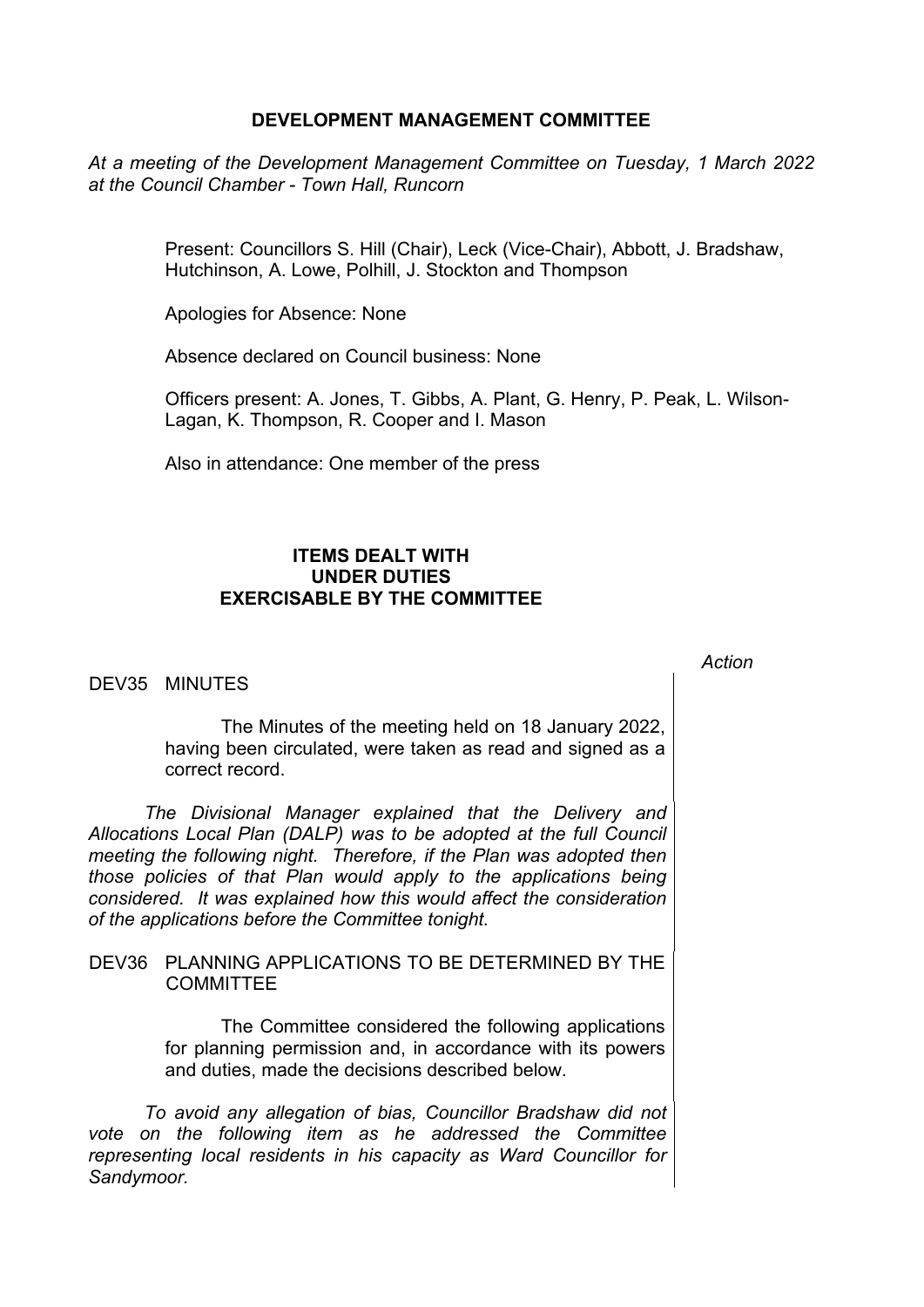DEV37 21/00316/FUL - PROPOSED INSTALLATION OF A FUME HOOD AND FOUR EXTRACTION ARMS IN THE APPLICANT'S LABORATORY TOGETHER WITH EXTERNAL EXTRACTION DUCTING, AT METROHM UK LIMITED, METROHM HOUSE, EVENWOOD CLOSE, RUNCORN WA7 1LZ

> The consultation procedure undertaken was outlined in the report together with background information in respect of the site.

> Officers advised members of a correction to the report, at paragraph 2 on page 15, which should read '*industries that have the potential to cause noise, smell, dust, noxious omissions, nuisance or unacceptable loss of amenity to surrounding uses were unlikely to be acceptable within or adjacent to residential areas or within business parks or near recreational areas'*.

> Dr Willet, Vice Chairman of Sandymoor Parish Council, addressed the Committee. Although he agreed with the Environmental Health response regarding noise, he raised concerns over the proximity of the site, at just 100m, to a nearby nursery with 50 children and other businesses, and to the Evenwood Pub, which sees between 50 to 100 customers per day at busy times. He stated that neither of these were raised in the consultation response provided by Environmental Health. He also raised concerns about the measuring of emissions from the site and how these would be controlled to ensure they were not exceeded, suggesting a commitment was needed from the applicant in this regard.

> The Committee was then addressed by Mr Wilkinson the applicant. He provided some background information on Metrohm and what they did, stating that the Company did not make anything on site, they provided instruments to UK and Ireland customers. He added:

- They had a small lab with two members of staff and had no plans to expand the operation;
- The company had been operating for 12 years in the present location;
- They did not carry out tests all the time;
- The lab used water based chemistry so chemicals were in liquid form, which limits the emission of gas;
- Testing was done in sealed containers, for the wellbeing of staff and these were correctly stored and disposed of afterwards; and
- there were dozens of other labs in the region with similar extraction methods in place, eg at Daresbury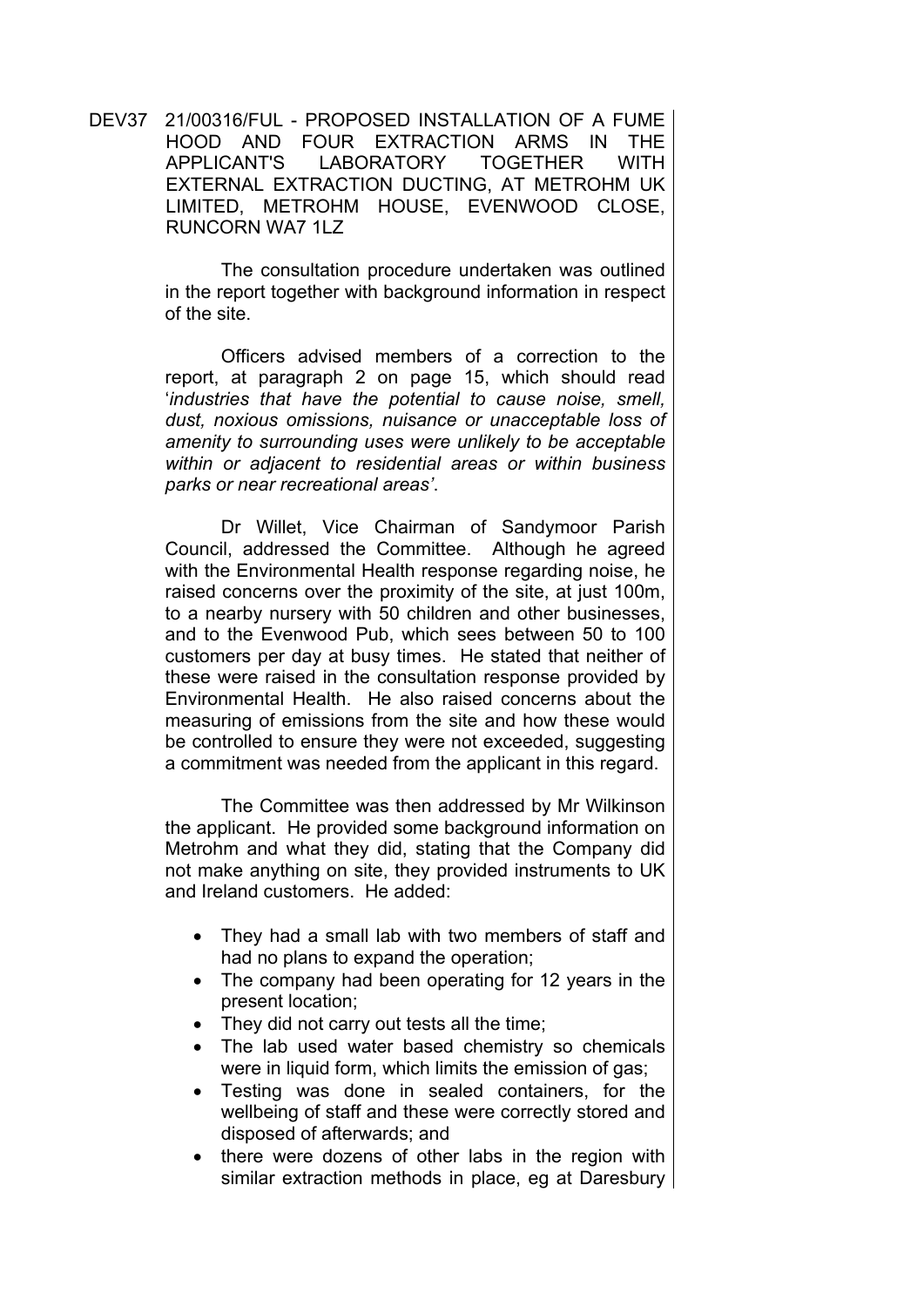Science Park.

Councillor Bradshaw then addressed the Committee, as local Ward Councillor for Sandymoor, raising concerns over the lack of control over the amounts of gas being emitted at any one time. He stated that there were no amounts given in the report on the levels of gas, other than they would be small amounts and there were no controls on these either. He suggested that the application be deferred until the limitations were specified by the applicant.

The Environmental Health Officer answered Members' questions. In response to concerns over gas being emitted, it was reported that because the quantities involved with this application were so low, there was no requirement for the applicant to be monitored by Environmental Health. It was noted that the regulations regarding this issue were set by Government, and the applicant was compliant with these. The level of emissions therefore were acceptable.

RESOLVED: That the application be approved subject to the following conditions:

- 1. Standard 3 year permission;
- 2. Condition specifying plans; and
- 3. Environmental Protection suggested condition.
- DEV38 21/00613/FUL PROPOSED DEVELOPMENT COMPRISING 5 NO. 3 STOREY RESIDENTIAL BLOCKS CONTAINING 33 NO. USE CLASS C3 - 1 AND 2 BEDROOM APARTMENTS WITH ACCESS, PARKING, LANDSCAPING AND ASSOCIATED WORKS AT FORMER SITE OF EXPRESS DAIRIES, PERRY STREET/SEWELL STREET, RUNCORN

The consultation procedure undertaken was outlined in the report together with background information in respect of the site.

Since the publication of the report Officers advised that the final comments from the Highways Officer and the Lead Local Flood Authority (LLFA) had been received, as outlined in the published AB update list. Further, there were no objections from the Council's Contaminated Land Officer. One additional condition was suggested for offsite highways works to Sewell/Perry Street, also mentioned on the update list.

The Committee was addressed by Mr Dacre, a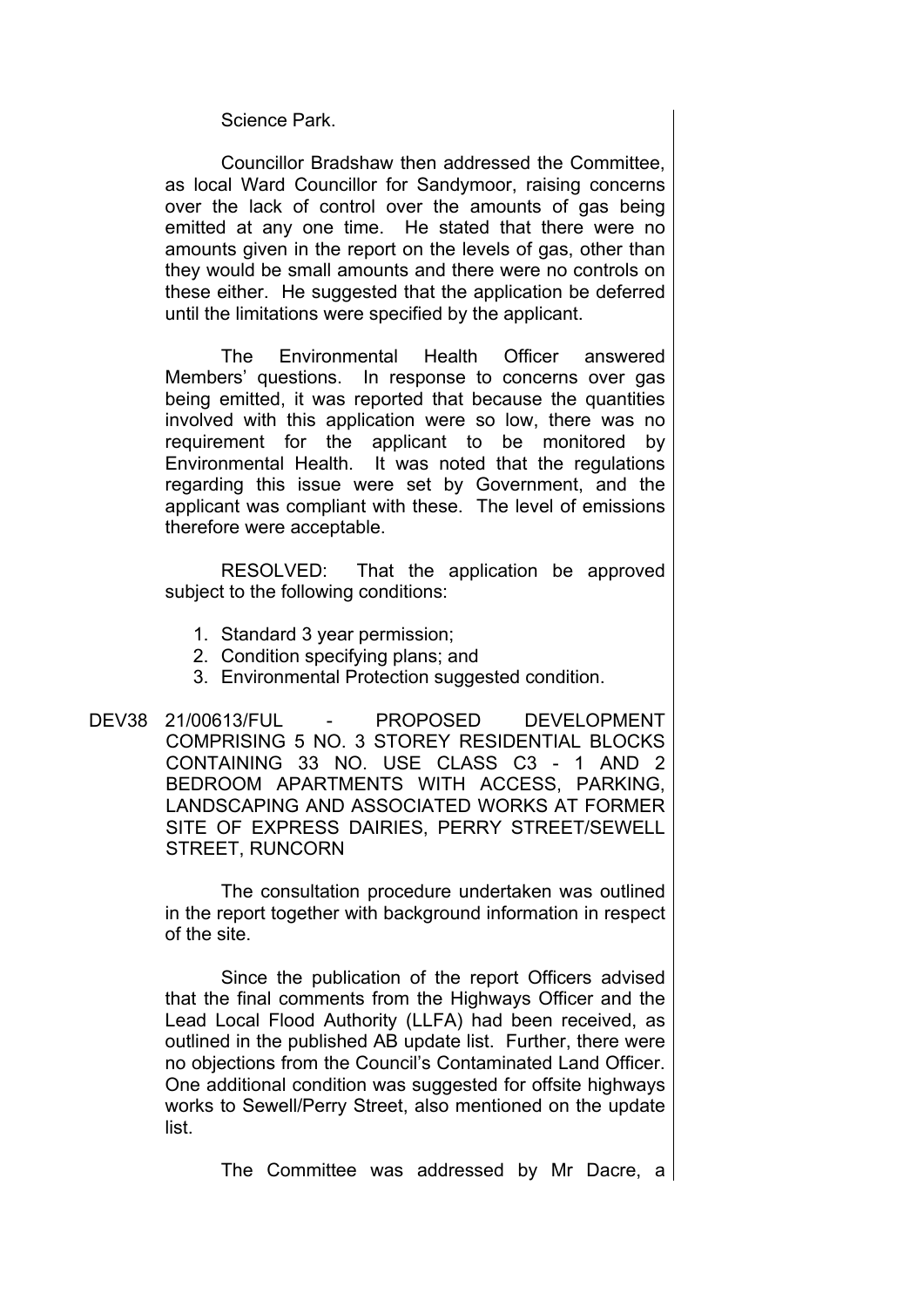representative of the applicant. He advised that this scheme consisted of 100% affordable housing and its architecture was in keeping with the wider historical area of the Town, as the Client had requested. The scheme, which had been in development since 2020, was fully compliant with planning policies and was of a high design quality.

The Committee agreed that the application be approved subject to the additional condition above being included.

RESOLVED: That the application be approved subject to the following:

- a) entering into a legal or other agreement relating to securing financial contributions in lieu of on-site open space provision and affordable housing (this could be secured by way of either a condition or the legal agreement).
- b) conditions relating to the following:
	- 1. Standard time limits condition (BE1);
	- 2. Approved plans condition (BE1 and TP17);
	- 3. Securing pre construction management plan (BE1);
	- 4. External facing materials (BE1 and BE2);
	- 5. Conditions for landscaping, planting, management and maintenance (BE1 and BE22);
	- 6. Breeding birds protection (GE21 and CS20);
	- 7. Bird nesting boxes scheme (GE21 and CS20);
	- 8. Information leaflet for Mersey Estuary (GE21 and CS20);
	- 9. Method statement for invasive species (GE21 and CS20);
	- 10.Electric vehicle charging points scheme (CS19);
	- 11.Parking, access and servicing provision (BE1, TP6, TP7, TP12, TP15 and TP17);
	- 12.Submission of ground investigation report, mitigation measures and validation (PR14 and CS23);
	- 13.Securing report mitigation measures (PR8);
	- 14.Drainage strategy and verification conditions (PR16 and CS23);
	- 15.Foul and surface water on a separate system (PR16 and CS23);
	- 16.Use class restriction to C3 (BE1); and
	- 17.Offsite highways works to Sewell/Perry Street (BE1).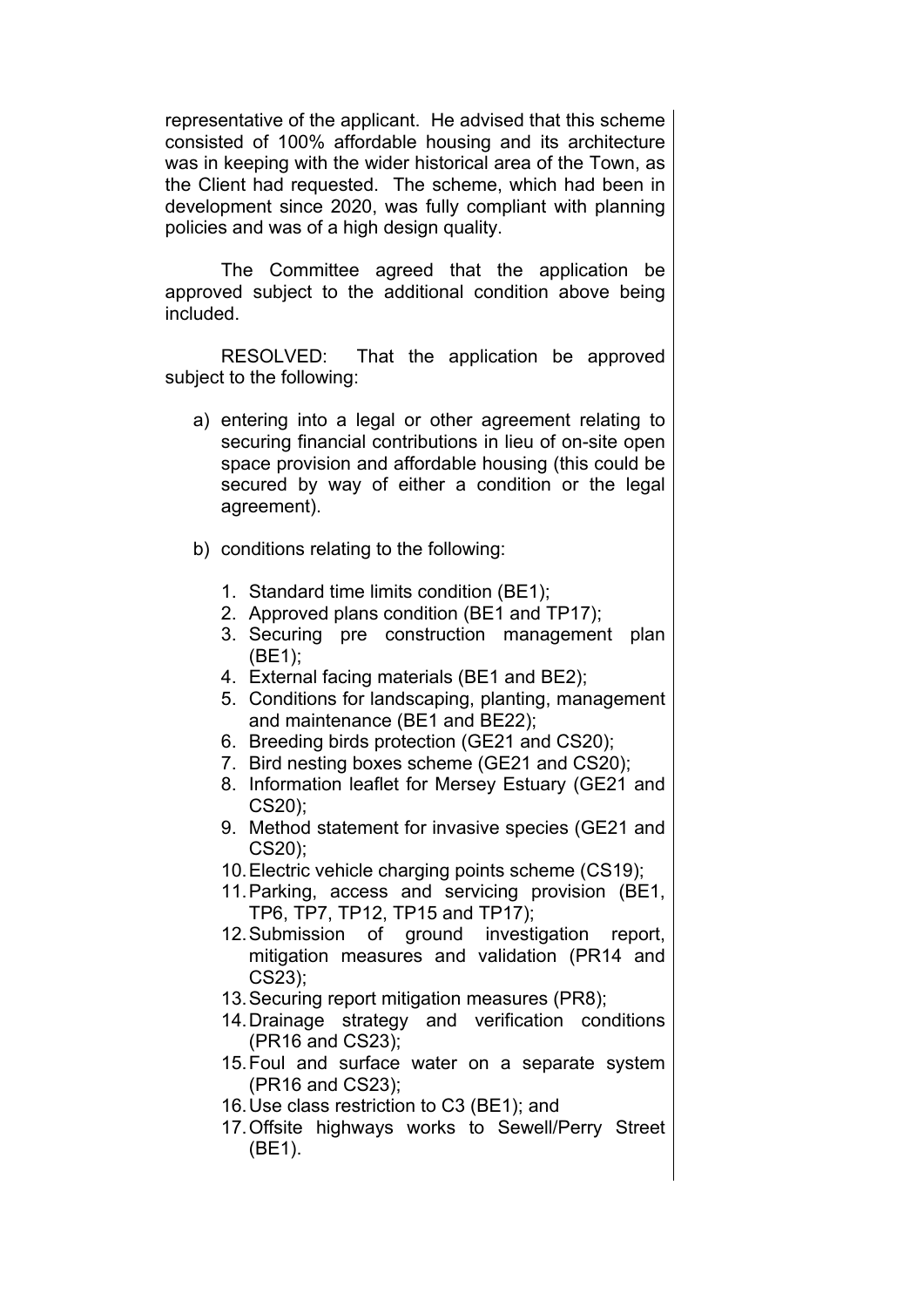And

c) that if the S106 Agreement or alternative arrangement was not executed within a reasonable period of time, authority be delegated to the Operational Director – Policy, Planning and Transportation, in consultation with the Chairman or Vice Chairman of the Committee, to refuse the application.

*To avoid any allegation of bias, Councillor Thompson did not take part in the vote on the following item, as he was a supporter of the Viking Park in his capacity as Portfolio Holder on Executive Board.*

DEV39 21/00657/FUL - PROPOSED ERECTION OF A STORAGE AND DISTRIBUTION BUILDING (USE CLASS B8) INCLUDING ANCILLARY (INTEGRAL) OFFICES, CREATION OF A SERVICE YARD AND PARKING AREAS FOR CARS AND HGVS, WITH ASSOCIATED ACCESS AND SERVICING INCLUDING A NEW VEHICLE ACCESS POINT FROM MATHIESON ROAD, NEW LANDSCAPING AND OTHER WORKS AT LAND AT VIKING PARK (PLOT 2), MATHIESON ROAD, WIDNES

> The consultation procedure undertaken was outlined in the report together with background information in respect of the site.

> Since the publication of the agenda updated site plans had been received, with an amendment made in line with comments from the Highways Officer, to include a tactile crossing, which removed the need for Condition 9 – Highways off-site connection works. Officers requested however that this condition be reinstated, but be amended to require that such works, now included within the application boundary, be implemented prior to occupation of the building.

> Mr Harvey, the applicant addressed the Committee in support of the application. He stated that the proposal was part of the 3MG site, a regeneration area, and would contribute towards the economy of Halton and create up to 200 jobs for local people. Further, the site was suitable for this development as it was well located with good transport links and fitted into the industrial nature of the surrounding area. No objections had been received from the public.

> RESOLVED: That the application be approved subject to the following conditions: